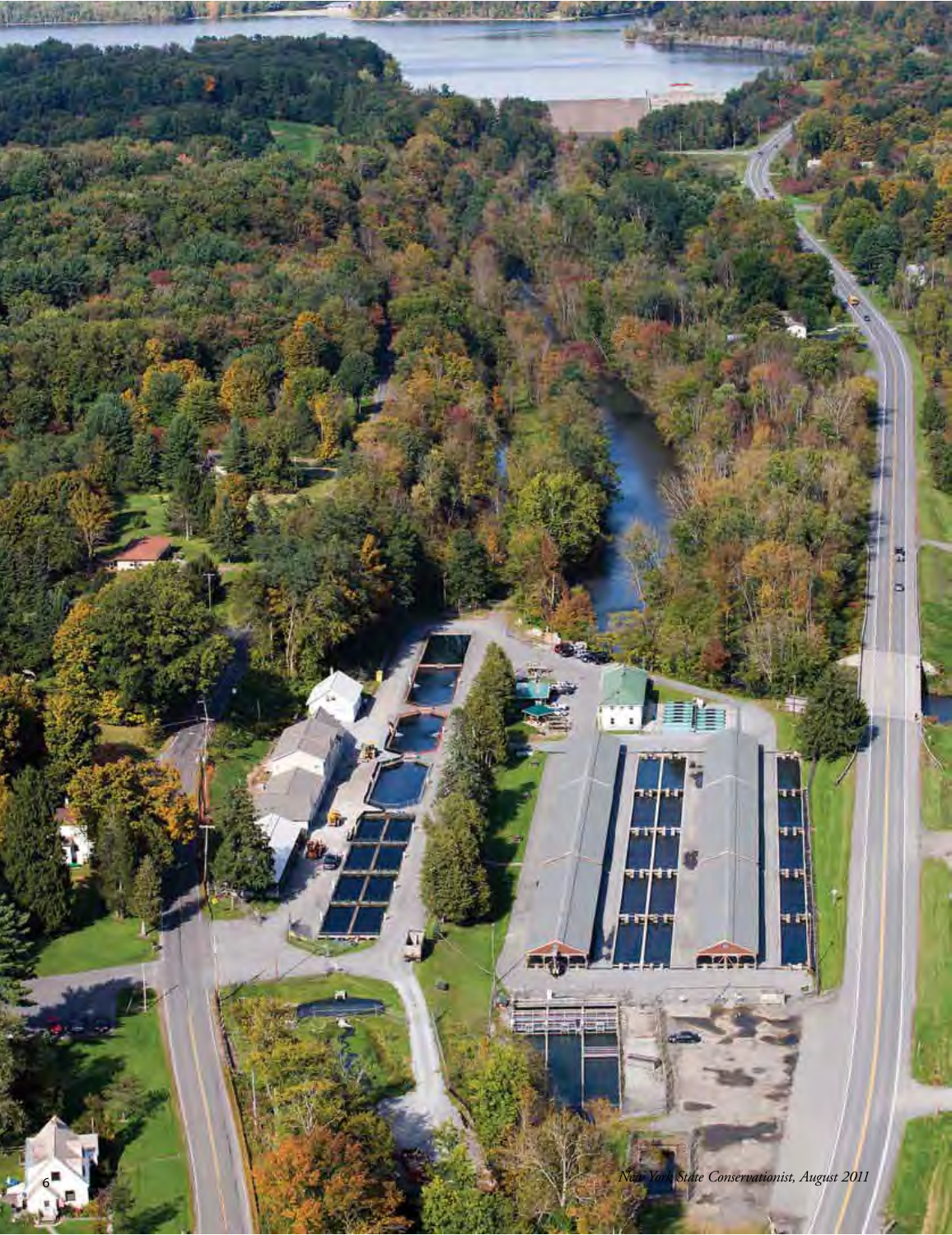American Aerial Scenes, L.L.C., Pompey, NY American Aerial Scenes, L.L.C., Pompey, NY



DEC's Rome Fish Hatchery

## By Joelle Ernst and Bob Lewthwaite

Staring at the water's surface, it looks like the wind has picked up even though it's a calm, sunny day. But it's not wind that's causing ripples in the water of the long rectangular ponds at the Rome Fish Hatchery, it's thousands of small trout eating and growing in preparation to make their debut in streams and lakes across New York.

I recently visited the hatchery to get ideas for designing content for the newly built Visitor Center. Having been to many hatcheries during the course of my work, I knew I would enjoy the visit because there are so many interesting things to see. What I wasn't expecting, however, was to be captivated by the rich history of the place. You see, ever since I can remember, math and science have always been my favorite subjects. History on the other hand, left much to be desired…that is, until I got a history lesson on the Rome Fish Hatchery.

Prior to being a hatchery, the property was the site of the first cheese factory in America! Set up in 1851 by a local dairy farmer named Jesse Williams, this innovative factory paved the way for large-scale commercial cheese production in the U.S. What is now the Rome Hatchery's crystal clear, cold spring water supply was used then to cool milk. Years later, the property housed a grist mill where the springs powered a water wheel. The horses on the farm were

used to pull boats on the nearby Black River Canal that ran between Rome and Lyons Falls.

In 1915, the first fish hatchery was established on the property by Harry Ackley. A pioneer in trout production, Ackley successfully raised trout to large sizes for stocking in public waters.

Following the closure of the canal around 1920, a couple of additional small fish farms were built on the grist mill property. One was operated by Dr. George Reid, the other by the Rome Fish and Game Club, which built ponds and troughs for raising fish.



Photos courtesy of Rome Historical Society



When Harry Ackley established the first fish hatchery on the Rome site in 1915, milk cans were used for stocking fish (above right). Though today's staff do the same types of work that Ackley's staf did—like monitoring fshes' health and keeping troughs and ponds clean (bottom right)—the hatchery's water source today is a bit diferent. Rome Hatchery now gets some of its water supply from nearby Lake Delta (see aerial photo, facing page).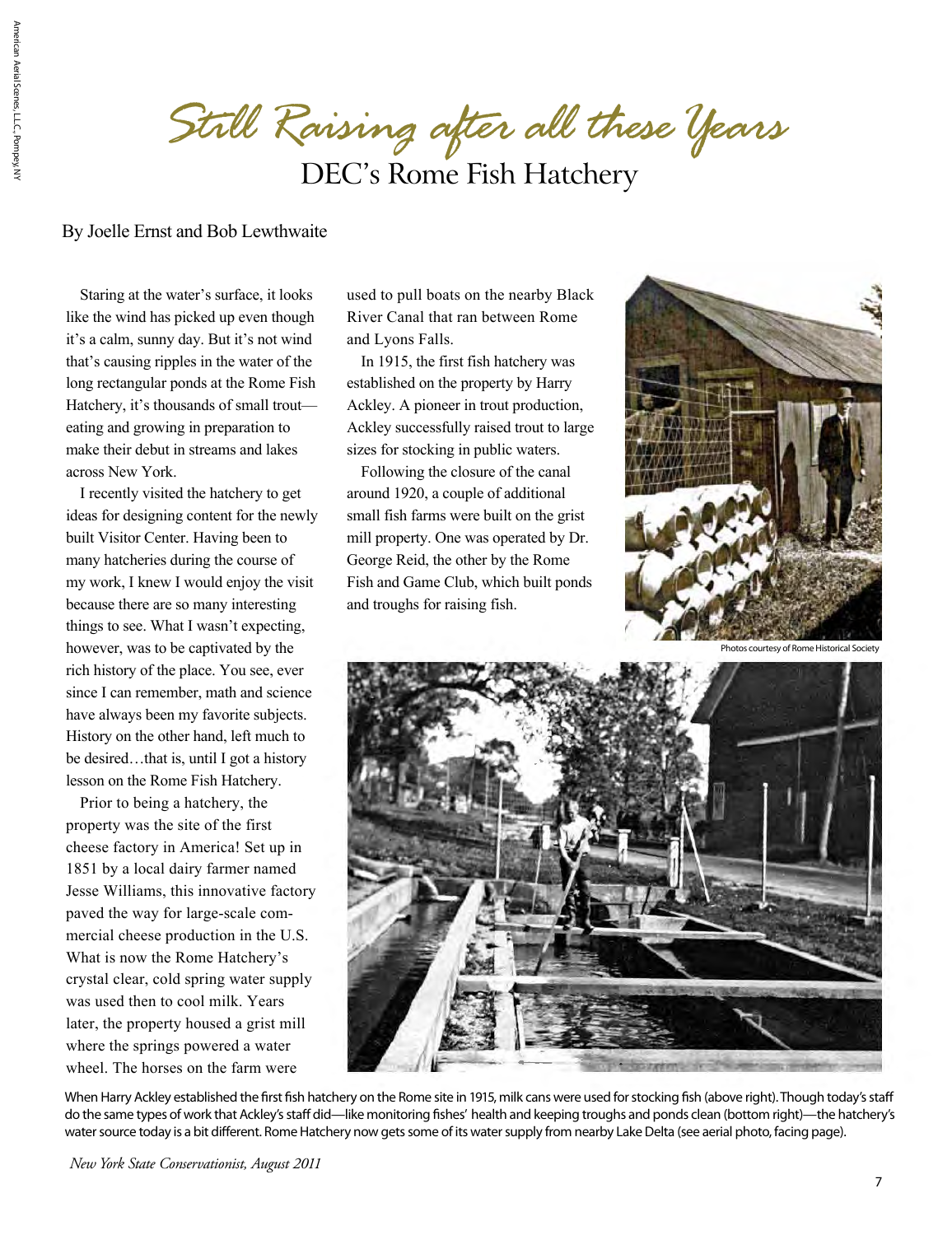In 1930, the Fish and Game Club sold its parcel of land for \$1.00 to the State of New York to develop a fish hatchery. Local volunteers donated their time to help build more ponds to enlarge the facility and in 1932, the state purchased the Reid holdings, giving them exclusive rights to all springs on the property. This was the beginning of today's Rome Fish Hatchery.

Running a hatchery presents many challenges. For instance, the cold water springs that feed the Rome Hatchery have excellent water quality for growing trout, but water volume can greatly fluctuate over the year. So, when the Black River Canal closed, an abandoned pipeline from nearby Lake Delta was incorporated into the hatchery water supply, greatly increasing the number of fish that could be raised.

Since then, the Rome Fish Hatchery has undergone many other large-scale expansions and improvements. In 1954, earthen ponds were converted to raceways—long, rectangular rearing units like the ones I was observing to improve water flow and quality. A one-mile long polyethylene pipeline from Lake Delta replaced the leaking, old wood staved pipe in the 1970s. In the 1980s, all the piping from the springs was replaced. Clarification ponds, which remove fish waste, were constructed in 1990. Pole barn enclosures built over the East Ponds in 2008 prevent birds from preying on the fish. The old hatchery, built in 1932, was demolished in fall 2009 and replaced with a more energyefficient building in 2011. The newly built hatchery boasts everything from an early rearing area, or "hatch house" as the hatchery staff call it, to a visitor center.

Having a functional, efficient hatchery is extremely important when you're talking about millions of fish being produced each year. Yes, you read

Running a fish hatchery is a complicated business. A coldwater hatchery, Rome raises brown trout and brook trout. Unlike some other DEC hatcheries which maintain their own sources of eggs, each fall Rome receives its fish eggs from other DEC fish hatcheries as well as other sources. The eggs are then incubated in special screen baskets in the hatch house. About 50 days after spawning, the eggs hatch. The emergents, called sac fry, are born with a yoke sac that nourishes them for ten to fourteen days. After the yoke sac is absorbed, the fry are transferred to rearing units/troughs (also in the hatch house) and hand fed a dry starter diet six to eight times a day. As the fish grow, the amount of space they need increases, so they're moved outside into the raceways. Some fish are fed using a specially equipped truck, or via demand feeders where fish bump into a rod protruding into the water to release food. Troughs and raceways are cleaned by staff each day to remove fish waste. Larger fingerling and yearling fish are

moved to large concrete ponds. Staff also monitor the fishes' health daily, and test them regularly to make sure they are growing properly and staying healthy.

All of the brown trout and most of the brook trout raised at Rome Hatchery are domesticated—bred for disease resistance and adapted to life in a hatchery. But some wild, "heritage strain" brook trout are also raised here. New York's state fish, the brook trout, are native to the state and these heritage strains have been shown to live longer and grow larger than domesticated strains. Heritage populations are important to the adaptive ability and long-term survival of the species, and represent an irreplaceable part of the brook trout resource in New York State. The most common strains raised in DEC's hatchery system include Little Tupper, Windfall and Horn Lake. Rome Fish Hatchery raises "Little Tuppers," as well as a strain that is a cross between a domestic brook trout and a wild Temiscamie (Canadian-strain) brook trout. This hybrid has a better survival

James Clayton



right…millions…and that's just from the Tours of the property, a new visitor's center with an aquarium, front-row views of staf caring for Fish Hatchery alone! fish, and much more assure that people of all ages can enjoy Rome Fish Hatchery.